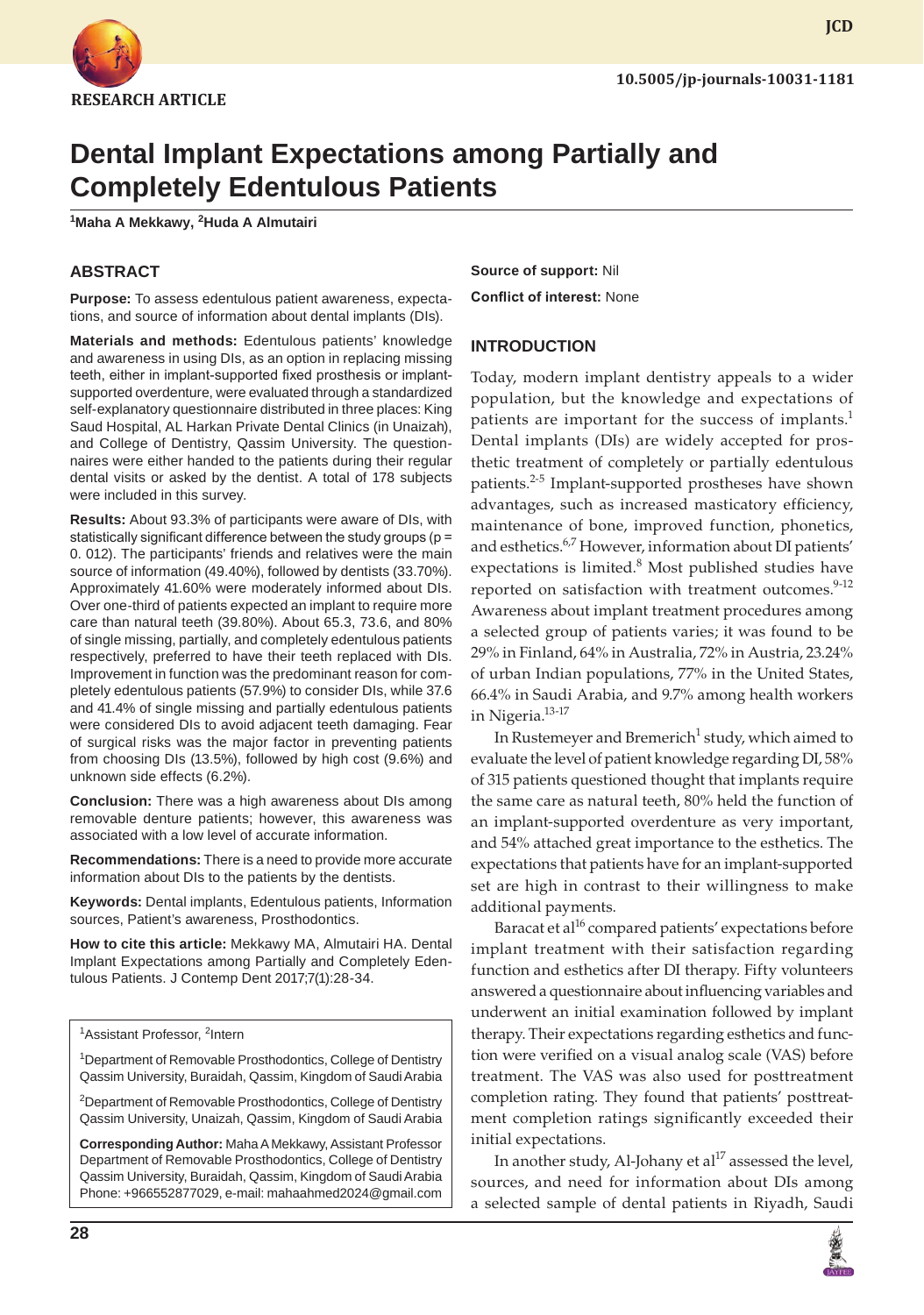Arabia, through a standardized self-explanatory questionnaire. The results of this survey showed that 66.4% of 379 subjects knew about DIs mainly from their friends and relatives, followed by the dentists. The high cost was the major factor in preventing patients from choosing implants in 86.5% of the cases, while the long treatment time and fear of surgery were the factors in 71 and 68.6% of the subjects respectively.

Müller et  $al^{18}$  evaluated the potential barriers for accepting an implant treatment in elderly patients. The sample comprised 92 persons, 61 women, and 31 men. The results showed that 27 participants had never heard of DIs, and another 13 participants could not describe them. The strongest apprehensions against implants were cost, lack of perceived necessity, and old age. However, providing further information and promoting oral health, in general, might increase the acceptance of DIs in the elderly population.

Al-Dwairi et al $^{19}$  assessed removable denture patient awareness, expectations, and sources of information about DIs. The study showed that 96% of participants (300 patients) [150 removable partial denture (RPD) wearers and 150 complete denture (CD) wearers] were aware of DIs, with no difference between CD and RPD wearers. The participants' friends and relatives were the main sources of information, followed by dentists. Improvement in function was the predominant reason (55.7%) for patients considering DIs. Fear of unknown side effects was the major factor in preventing patients from choosing DIs (11.7%), followed by high cost (9.7%) and surgical risk (8.7%). Approximately 89% had no information or were poorly informed about DIs. Over two-thirds of patients did not know about the care of DIs, causes of DI failure, or DI duration of service. Only 24.7% knew that DIs would be anchored to the jawbone; however, 27.3 and 56.7% of CD wearers and RPD wearers respectively, preferred to have their teeth replaced with DIs.

The aim of this study was to assess the patient expectation, and sources of information about DIs among edentulous patients in addition to evaluate the level of patient knowledge about DIs among a selected sample of dental patients.

# **MATERIALS AND METHODS**

A standardized questionnaire with 15 multiple-choice questions was developed in order to generate an accessible patient profile including personal data, education, and state of the oral cavity (single missing, partially or completely edentulous). The questionnaire included 12 special questions about implants to gauge the patients' knowledge about the DI, oral hygiene considerations, durability, and the esthetic and functional importance of an implant. Furthermore, the questionnaire included patient preference to replace the missing teeth either with fixed or removable prosthesis or implant and the reasons for whether they prefer DI or not. The other three questions were specified for the completely edentulous patients to evaluate patients' expectations regarding implant-supported overdenture and implant-supported fixed bridge and the reasons in case they prefer implant-supported overdenture. This information was fundamental to evaluate the state of patient knowledge and expectations before detailed consultations and clarifying conversations were held.

Two hundred questionnaires were distributed to female and male patients attending Dental Clinics, Qassim University, King Saud Hospital, and Al Harkan Private Dental Clinics after taking acceptance from the ethics committee in the college (EN/l/20I5) over a period of 4 months. Hard copy papers and electronic methods were used to conduct the questionnaires among the patients. A patient was excluded from the study under any of the following circumstances: the answers to the 12 special questions were incomplete, if there are contrast answers, or if the age was below the determined range; 89% of the respondents were included in the study; these 178 patients were 126 women and 52 men (mean age 20–65 years), consisting of 19 completely edentulous patients, 58 partially edentulous patients, and 101 patients with single or multiple separated missing teeth.

The collected data were analyzed by using Statistical Package for Social Sciences (SPSS Inc., Chicago, IL) software, and statistical analyses were performed with Chi-square test to compare the descriptive data.

# **RESULTS**

# **Demographic Data**

Approximately  $68\%$  of the participants ( $n = 121$ ) were between 20 and 39 years,  $28.1\%$  (n = 50) were between 40 and 59 years,  $3.9\%$  (n = 7) were 60 years or more;  $70.8\%$ were female compared with 29.2% male (Table 1). The majority (69.3%) of single missing cases, 67.2% of partially edentulous cases, and 89.5% of completely edentulous cases were female. According to oral status, significantly more single missing cases were between 20 and 39 years compared with partially edentulous cases where most were between 40 and 59 years and completely edentulous cases, where most were 60 years or more. According to education, the majority (78.2%) of single missing and partially edentulous cases were university educated, while 36.8% of completely edentulous cases were primary school educated.

# **Patient's Information**

Regarding hearing about implants, there was a statistically significant difference between the study groups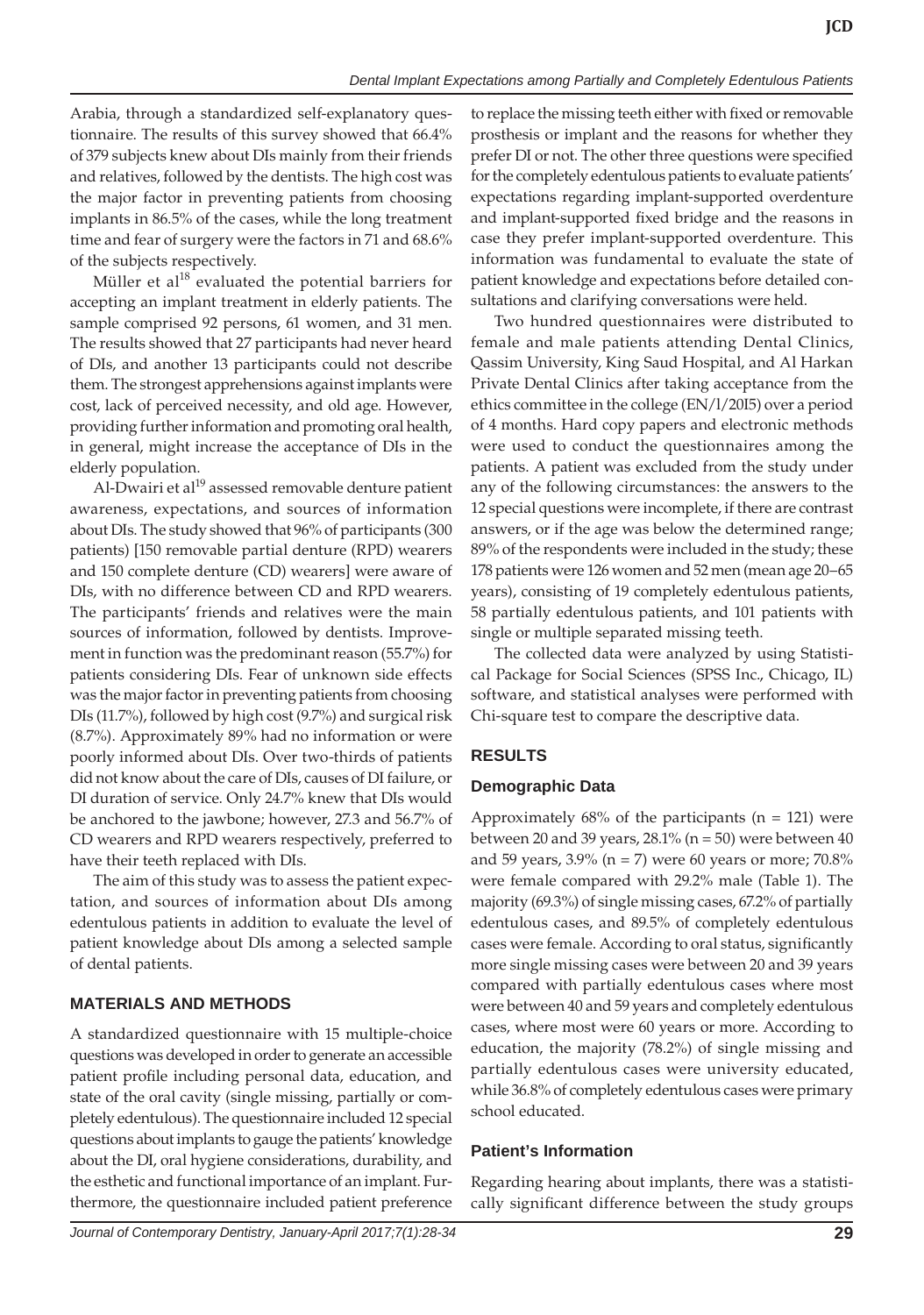#### *Maha A Mekkawy, Huda A Almutairi*

|                   |                   | Oral status                  |      |                                   |      |                                    |      |       |      |
|-------------------|-------------------|------------------------------|------|-----------------------------------|------|------------------------------------|------|-------|------|
|                   |                   | Single missing<br>$n1 = 101$ |      | Partially edentulous<br>$n2 = 58$ |      | Completely edentulous<br>$n3 = 19$ |      | Total |      |
|                   |                   | No.                          | %    | No.                               | %    | No.                                | %    | No.   | %    |
| Age group (years) | $20 - 39$         | 86                           | 85.1 | 33                                | 56.9 | 2                                  | 10.5 | 121   | 68.0 |
|                   | $40 - 59$         | 15                           | 14.9 | 21                                | 36.2 | 14                                 | 73.7 | 50    | 28.1 |
|                   | 60 or more        | 0                            | 0.0  | 4                                 | 6.9  | 3                                  | 15.8 | 7     | 3.9  |
| Gender            | Male              | 31                           | 30.7 | 19                                | 32.8 | 2                                  | 10.5 | 52    | 29.2 |
|                   | Female            | 70                           | 69.3 | 39                                | 67.2 | 17                                 | 89.5 | 126   | 70.8 |
| Education         | <b>Illiterate</b> |                              | 1.0  | 5                                 | 8.6  | 6                                  | 31.6 | 12    | 6.7  |
|                   | Primary           | 2                            | 2.0  | 4                                 | 6.9  | 7                                  | 36.8 | 13    | 7.3  |
|                   | Intermediate      | 2                            | 2.0  | 8                                 | 13.8 | 4                                  | 5.3  | 11    | 6.2  |
|                   | Secondary         | 17                           | 16.8 | 9                                 | 15.5 | 3                                  | 15.8 | 29    | 16.3 |
|                   | University        | 79                           | 78.2 | 32                                | 55.2 | 2                                  | 10.5 | 113   | 63.5 |





**Graph 1:** Comparison between the study groups regarding their information

 $(p = 0.012;$  Graph 1). The main source of information for 49.5% of single missing cases was relatives and friends, followed by media and internet and then dentists. Also, relatives and friends were the main sources of information for the majority of partially edentulous cases (46.6%) and of completely edentulous cases (49.4%), but followed by dentists then media and internet, with significance difference between study groups for media and internet as source of DI information  $(p < 0.05)$ . With regard to the success of DI treatment, 50.6% of the participants who heard about DI experiences from the different sources reported success with DI experiences, while 48.1% reported partially success experiences, and 1.3% reported unsuccessful experiences. For the patient level of information, there was a significance difference between the study groups ( $p = 0.016$ ) as 18.9% of the partially edentulous cases revealed a very good level of information. While 45.9% showed a moderately good level of information, 33.3% of the completely edentulous cases had a poor level of information, while 40% had no information about DIs.

#### **Level of Information**

Only 69.9% believed that patient systemic health was important when considering implant therapy, and 30.1% were not aware of such importance (Graph 2). Concerning oral hygiene in the care of implants, 39.8% of the patients questioned expected an implant to require more care than natural teeth; 19.9% estimated the care to be similar. Only 12.0% of the patients expected that less care would be needed, while 28.3% had no idea, with no significant differences between the study groups. Most participants (52.4%) had no idea about how long an implant would last, and only 22.3% thought that implant would last between 10 and 20 years, followed by 19.3% who thought that it would last more than 20 years and 6% who thought it would last less than 10 years; 71.7% of the participants found the esthetic appearance of the implant to be a very important consideration, while 1.2% found it as not very important. Significant differences between single missing cases, partially and completely edentulous patients existed in their evaluation of the importance of the chewing function of an implant set; 77.1% of the

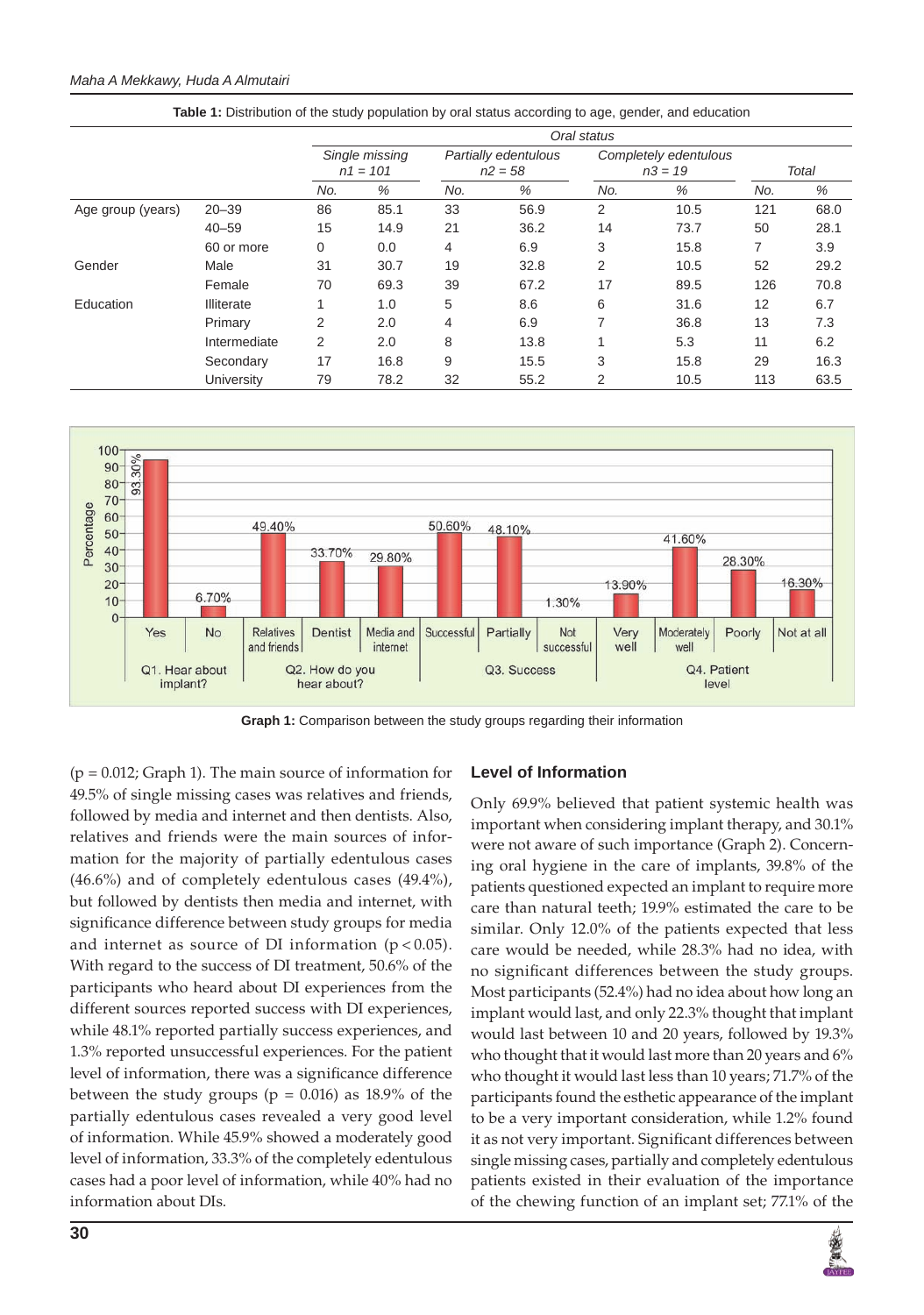**JCD**



**Graph 2:** Comparison between the study groups regarding level of information

participants judged this as very important, but only 1.2% judged as not very important  $(p < 0.05)$ .

## **Level of Acceptance**

About 1, 1.9, and 13.3% of single missing, partial, and completely edentulous cases favored removable prosthetic options respectively. By contrast, 30.6, 24.5, and 6.7% of three groups preferred to have fixed prostheses. Around 64, 73.6, and 80% favored their teeth to be replaced with DIs. Only 3.1% of the single missing cases reported no replacement (Graph 3). Approximately 69.3% preferred to replace missing teeth by implants if such treatment was possible: 30.7, 27.6, and 31.6% of three groups for esthetic, 29.7, 34.5, and 57.9% for functional reasons. In addition, 37.6, 41.4, and 15.8% preferred having implants to avoid damaging adjacent teeth. Fear of surgical risks was the major reason preventing patients from choosing implants

(13.5%), followed by high costs (9.6%), unknown scare (7.9%), and long treatment times (6.2%).

## **Patient's Expectation for Completely Edentulous Patients Only**

Graph 4 reflects that 20% of the completely edentulous participants preferred implant-supported overdentures over implant-supported fixed bridges for its function (20%) followed by esthetics (6.67%). The majority do not prefer it because they consider it a removable prosthodontics (53.33%) or they are scared of postinsertion complaints (26.67%), so they prefer implant-supported fixed bridges (66.67%).

## **DISCUSSION**

This study was conducted among the patients attending the dental clinics regarding knowledge, awareness, and



**Graph 3:** Comparison between the study groups regarding their level of acceptance

*Journal of Contemporary Dentistry, January-April 2017;7(1):28-34* **31**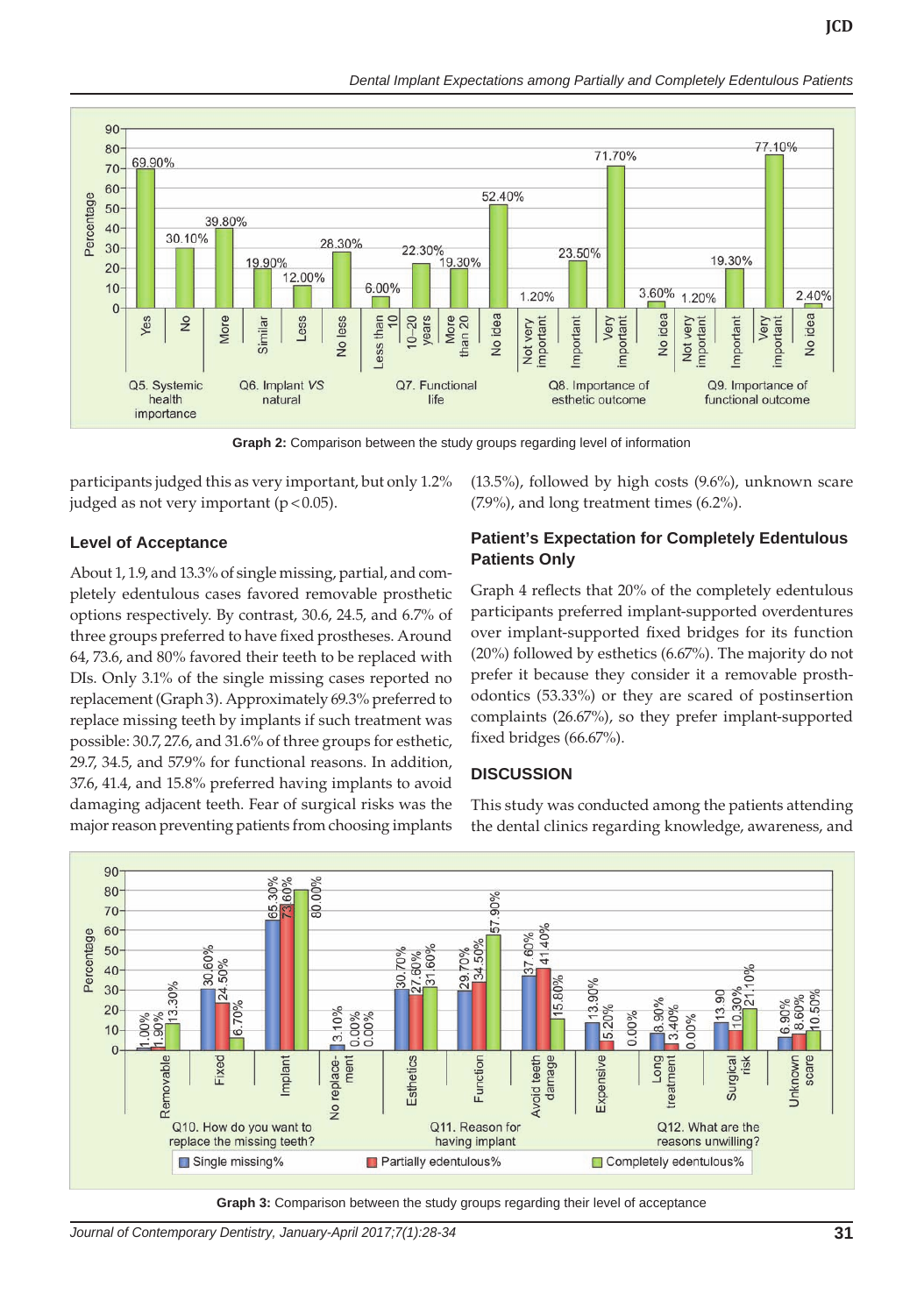

**Graph 4:** Patients' expectation for completely edentulous patients only

acceptance about DIs as a treatment modality for replacing missing teeth.

Similar to Al-Dwairi et al, $^{19}$  the present study used a sample of patients with a wide age range enabling the authors to assess awareness of DIs in different age groups.

Concerning hearing about DIs, in this study, the majority of patients were aware of DI as an option for missing teeth replacement, which almost coincides with the results of Al-Johany et al<sup>17</sup> Müller et al,<sup>18</sup> and Al-Dwairi et al<sup>19</sup> (66.4%).

Regarding the sources of information about DIs, this survey showed that the main source of information was relatives and friends, followed by dentists and lastly the media and internet. Only 29.8% of the interviewees claimed that their primary source of information about DIs had been the internet, TV/radio, or newspapers/ magazines. The less role of internet information partially might be due to the lack of internet access and lower educational status.

Our results were in agreement with those of Al-Johany et al,<sup>17</sup> who found that relatives and friends were the main sources of information about DIs for 31.5% of the questioned subjects (379 patients), followed by dentists (28.3%). Also, studies by Müller et al<sup>18</sup> and Al-Dwairi et al<sup>19</sup> showed similar results. Rustemeyer and Bremerich, $<sup>1</sup>$ </sup> found the most common source of information (41% of patients) on the subject of implants was family dentist. Laymen, friends, or the media were seldom relatively the first sources. Although 25% of the patients found information through several sources, including the internet, use of the internet as a sole source of information was low.

In the present study, the subjective level of information about DIs was moderately well for 41.6% of the participants, and there was a significant difference between the study groups at  $(p = 0.016)$ . This is different from the results reported by Al-Dwairi et al<sup>19</sup> in which only  $0.3\%$ of the participants felt very well informed about DIs, while 64% of the participants claimed that they were not informed about DIs in any way, while only 10% were moderately informed.

Regarding the importance of systemic health, 69.9% of the participants believed that patient systemic health was important when considering implant therapy and 30.1% were not aware of such importance. This might be due to the majority of cases being university educated. The result coincides with the study of Al-Dwairi et al<sup>19</sup>, in which only 66% agreed with the importance of systemic health, and 32.3% did not agree with this importance.

Concerning oral hygiene in the care of the implants, the majority (39.8%) of the patients questioned expected an implant to require more care than natural teeth, which might reflect their expectations toward DIs as foreign bodies and necessitate more care, while 19.90% expected similar care as natural teeth, 12% expected less care, and 20.30% had no idea. This result is different from the results of Rustemeyer and Bremerich<sup>1</sup> and Al-Dwairi et al,<sup>19</sup> while it coincides with the results of Al-Johany et al.<sup>17</sup>

According to DI lifespan, in this study most participants (52.4%) had no idea about how long an implant would last; this might be due to the low level of the accurate information. Results comparable to findings in this study were reported by Müller et al<sup>18</sup> and Al-Dwairi et al.<sup>19</sup> While in Rustemeyer and Bremerich<sup>1</sup> study, the majority (66%) of the patients expected them to last between 11 and 20 years and this is contrary to the result of the present study.

For patients' missing teeth replacement preferences, there is a significance difference between the study groups. The highest percentage was for the DIs among single, partially, and completely edentulous cases (65.30,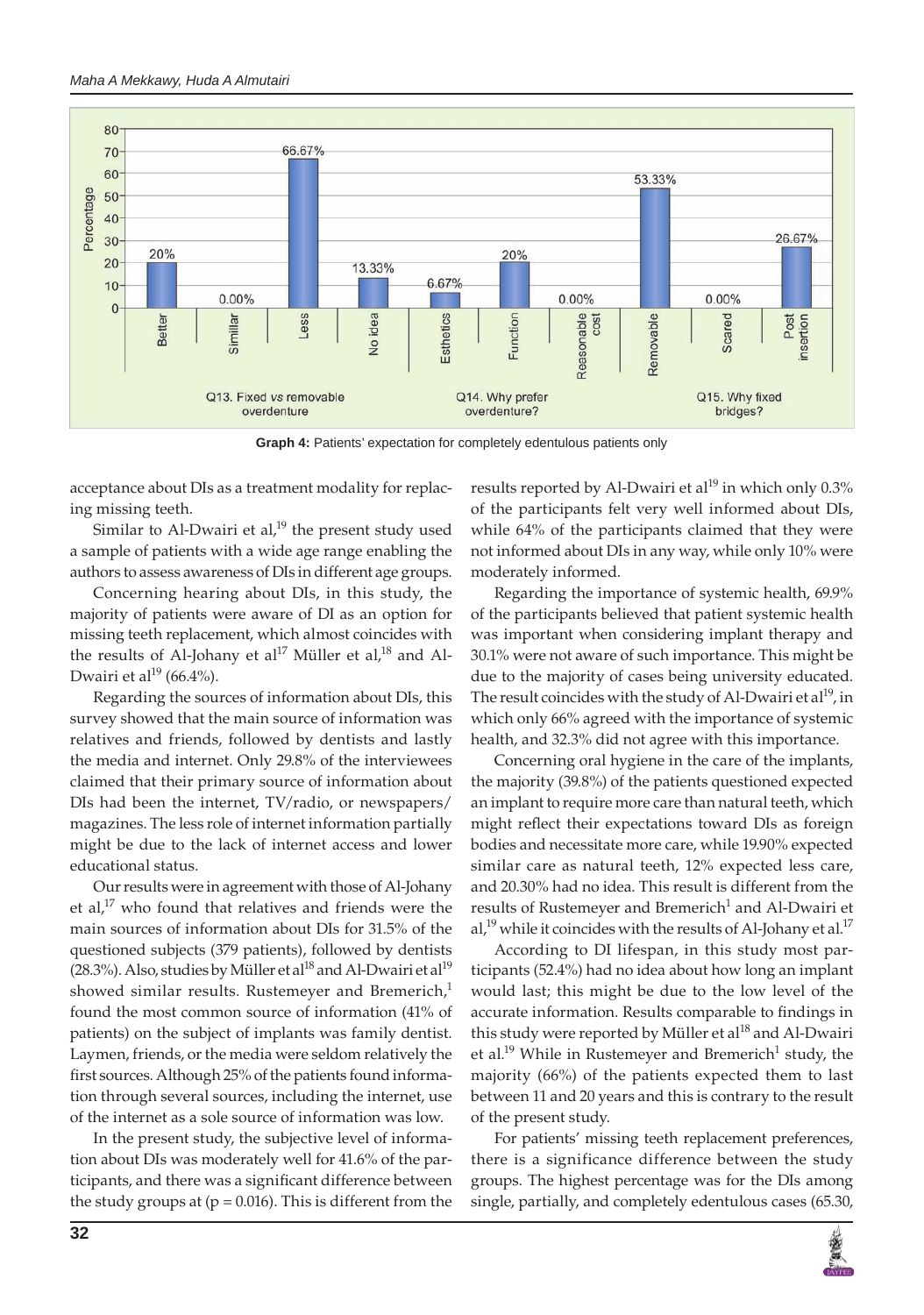73.60, and 80% respectively), followed by fixed bridges for single missing (30.60%) and partially edentulous cases (24.50%), then removable prosthesis for completely edentulous cases (13.30%), which confirms the fact that most patients do not prefer removable prosthesis in replacing their missing teeth regardless of the clinical situation they have. Most of the patients felt that the implants and fixed prosthesis give a better feeling in the mouth and appear more natural. Similarly, in the study of Al-Johany et al, $17$ the majority of the sample (61.5%) believed that DIs are the best treatment choice for replacing missing teeth, while 35.2% said fixed partial dentures and only 3.3% said removable dentures. In the study by Al-Dwairi et al, $^{19}$ approximately 75% of the participants preferred to replace missing teeth by implants if such treatment was possible.

In the present study, completely edentulous cases prefer DIs for its function, while single and partially edentulous cases prefer it to avoid adjacent teeth damaging. However, fear of surgical risks was the major reason preventing patients from choosing implants (13.5%), followed by high costs (9.6%), unknown scare (7.9%), and long treatment times (6.2%). Some patients think that the implant is a major surgical procedure because of the use of the word surgery. This may explain the high fear rate. Results comparable to findings in this study with different in the order reported that the fear of unknown side effects was the strongest argument against implant therapy (11.7%) in Al-Dwairi et al<sup>19</sup> study, followed by high costs (9.7%), surgical risks (8.7%), postinsertion complaints (4%), complicated treatments (1.7%), and long treatment times (1%). By contrast, Rustemeyer and Bremerich<sup>1</sup> and Zimmer et al<sup>20</sup> reported that the cost of an implant-supported overdenture is a major argument against the implant. Al-Johany et  $al^{17}$  also demonstrated that high cost was the major factor preventing the questioned subjects from choosing DIs. Müller et al $^{18}$  also agreed with the previous studies in that the cost was a predominant factor against DI therapy.

Regarding implant-supported overdenture, some of the completely edentulous cases prefer the implant-supported overdenture for its function (20%), while the majority of them do not prefer it because they consider it a removable prosthodontics so they prefer the implant-supported fixed bridges (53.33%), while in Rustemeyer and Bremerich<sup>1</sup> study, 54 and 79% participants respectively, found the esthetical and the functionality of the implant-supported overdenture to be the most important consideration.

# **CONCLUSION**

The majority of the questioned participants were aware of DIs as an option in replacing missing teeth, and there was a statistically significant difference between the study groups ( $p = 0.012$ ).

- Relatives and friends were the main sources of information regarding DIs among the population; however, this awareness was associated with a low level of accurate information about implants.
- The functional and esthetic outcomes were very important for all study groups.
- Concerning oral hygiene in the care of implants, 39.8% of the patients expected an implant to require more care than natural teeth.
- The majority of completely edentulous cases do not prefer implant overdenture because they consider it a removable prosthodontics so they prefer the implantsupported fixed bridges.

## **RECOMMENDATIONS**

- The need to provide more accurate information about DIs to the patients by the dentists.
- Do further researches to assess the patients' awareness in the coming years and include more completely edentulous cases in the sample.

## **ACKNOWLEDGMENT**

Authors would like to especially thank Dr Ramy Elmoazen, lecturer of Community Dentistry and Epidemiology, because of his statistical analysis and King Saud Hospital and Al Harkan private clinics for their help in questionnaire distribution.

## **REFERENCES**

- 1. Rustemeyer J, Bremerich A. Patients' knowledge and expectations regarding dental implants: assessment by questionnaire. Int J Oral Maxillofac Surg 2007 Sep;36(9):814-817.
- 2. Berge TI. Public awareness, information sources and evaluation of oral implant treatment in Norway. Clin Oral Implants Res 2000 Oct;11(5):401-408.
- 3. Naert I, Koutsikakis G, Duyck J, Quirynen M, Jacobs R, van Steenberghe D. Biologic outcome of implant-supported restorations in the treatment of partial edentulism. Part I: a longitudinal clinical evaluation. Clin Oral Implants Res 2002 Aug;13(4):381-389.
- 4. Naert I, Koutsikakis G, Quirynen M, Duyck J, van Steenberghe D, Jacobs R et al: Biologic outcome of implant-supported restorations in the treatment of partial edentulism. Part 2: a longitudinal radiographic study. Clin Oral Implants Res 2002 Aug;13(4):390-395.
- 5. Suprakash B, Ahammed AY, Thareja A, Kandaswamy R, Nilesh K, Bhondwe Mahajan S. Knowledge and attitude of patients toward dental implants as an option for replacement of missing teeth. J Contemp Dent Pract 2013 Jan;14(1):115-118.
- 6. Kaurani P, Kaurani M. Awareness of dental implants as a treatment modality amongst people residing in Jaipur (Rajasthan). J Clin Diagn Res 2010 Dec;4(6):3622-3626.
- 7. Lekholm U, Gröndahl K, Jemt T. Outcome of oral implant treatment in partially edentulous jaws followed 20 years in clinical function. Clin Implant Dent Relat Res 2006 Nov;8(4): 178-186.